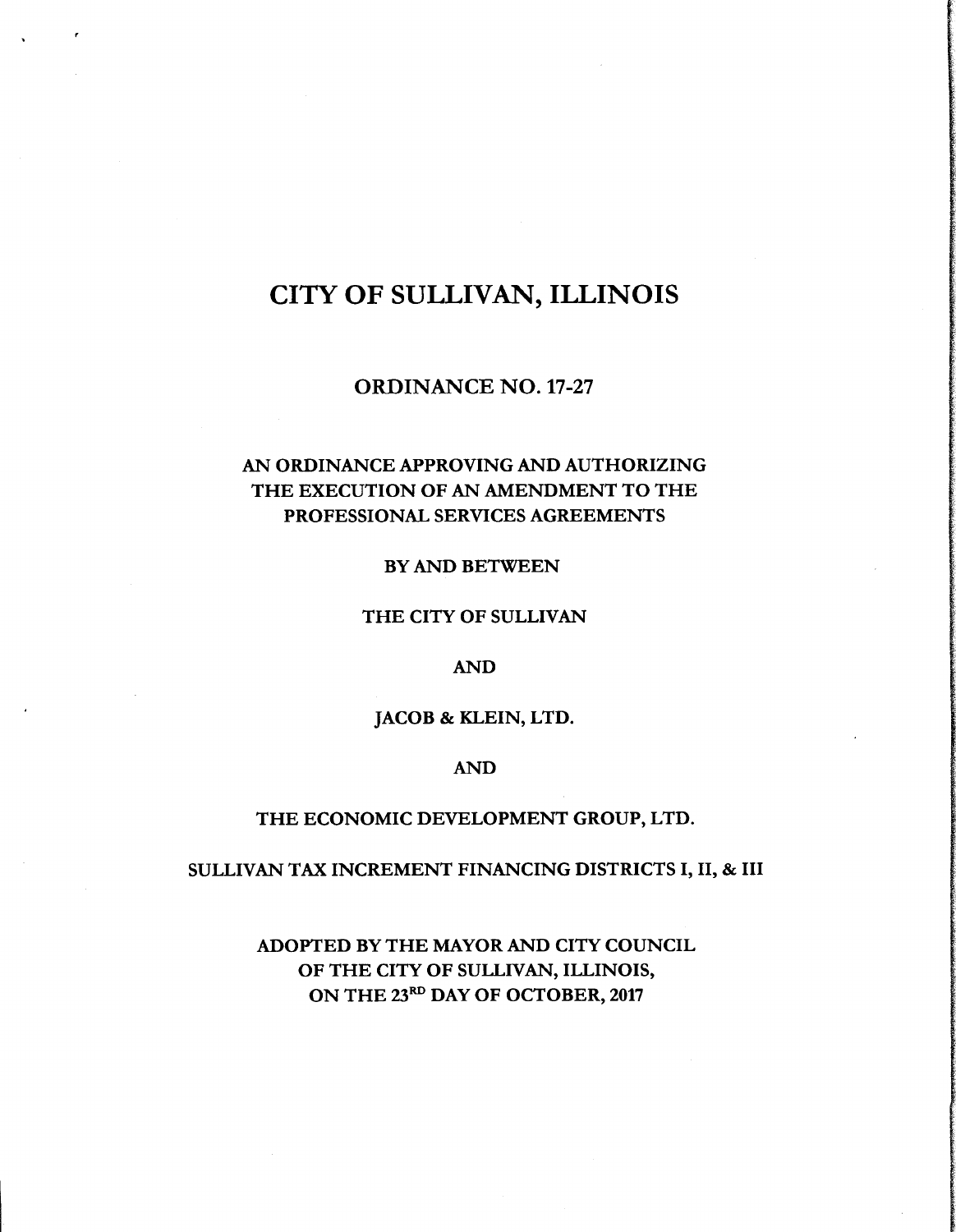## CITY OF SULLIVAN, ILLINOIS: ORDINANCE NO. 17-27 AN ORDINANCE APPROVING AND AUTHORIZING THE EXECUTION OF AN AMENDMENT TO THE PROFESSIONAL SERVICES AGREEMENTS BY AND BETWEEN: THE CITY OF SULLIVAN & JACOB & KLEIN, LTD. & THE ECONOMIC DEVELOPMENT GROUP, LTD.

### SULLIVAN TAX INCREMENT FINANCING DISTRICTS I, II, & III

The Mayor and City Council have determined that this Amendment to the Professional Service Agreements is in the best interest of the citizens of the City of Sullivan; therefore, be it ordained by the Mayor and City Council of the City of Sullivan, Moultrie County, Illinois as follows:

SECTION ONE: The Amendment to the Professional Services Agreements with Jacob & Klein, Ltd. and The Economic Development Group, Ltd.,  $(Exhibit A)$  attached hereto is hereby approved.

SECTION TWO: The Mayor is hereby authorized and directed to enter into and execute on behalf of the City said Amendment to the Professional Services Agreements and the City Clerk of the City of Sullivan is hereby authorized and directed to attest such execution.

SECTION THREE: The Amendment to the Professional Services Agreements shall be effective the date of its approval on the  $23<sup>rd</sup>$  day of October, 2017.

SECTION FOUR: This Ordinance shall be in full force and effect from and after its passage and approval as required by law.

PASSED, APPROVED and ADOPTED by the Corporate Authorities of the City of Sullivan this 23<sup>rd</sup> day of October, 2017 and filed in the office of the City Clerk of said City on that date.

| <b>MAYOR AND COMMISSIONERS</b> | <b>AYE VOTE</b> | <b>NAY VOTE</b> | <b>ABSTAIN / ABSENT</b> |
|--------------------------------|-----------------|-----------------|-------------------------|
| Mike Mossman                   |                 |                 |                         |
| Mike Kirk                      |                 |                 |                         |
| Grant Wade                     |                 |                 |                         |
| Jerry Risley                   |                 |                 | Absent                  |
| Ann Y. Short, Mayor            |                 |                 |                         |
| <b>TOTAL VOTES:</b>            |                 |                 |                         |

APPROVED:  $Q_{\mu\nu}Q_{\mu\nu}$   $Q_{\mu\nu}P_{\nu}$ , Date  $Q_{\mu\nu}P_{\nu}$ 

ATTEST: Monte a. Johnson, Date:  $\frac{10}{23}$ /2017

City Clerk, City o*C*ullivan

Mayor, City of Sullivan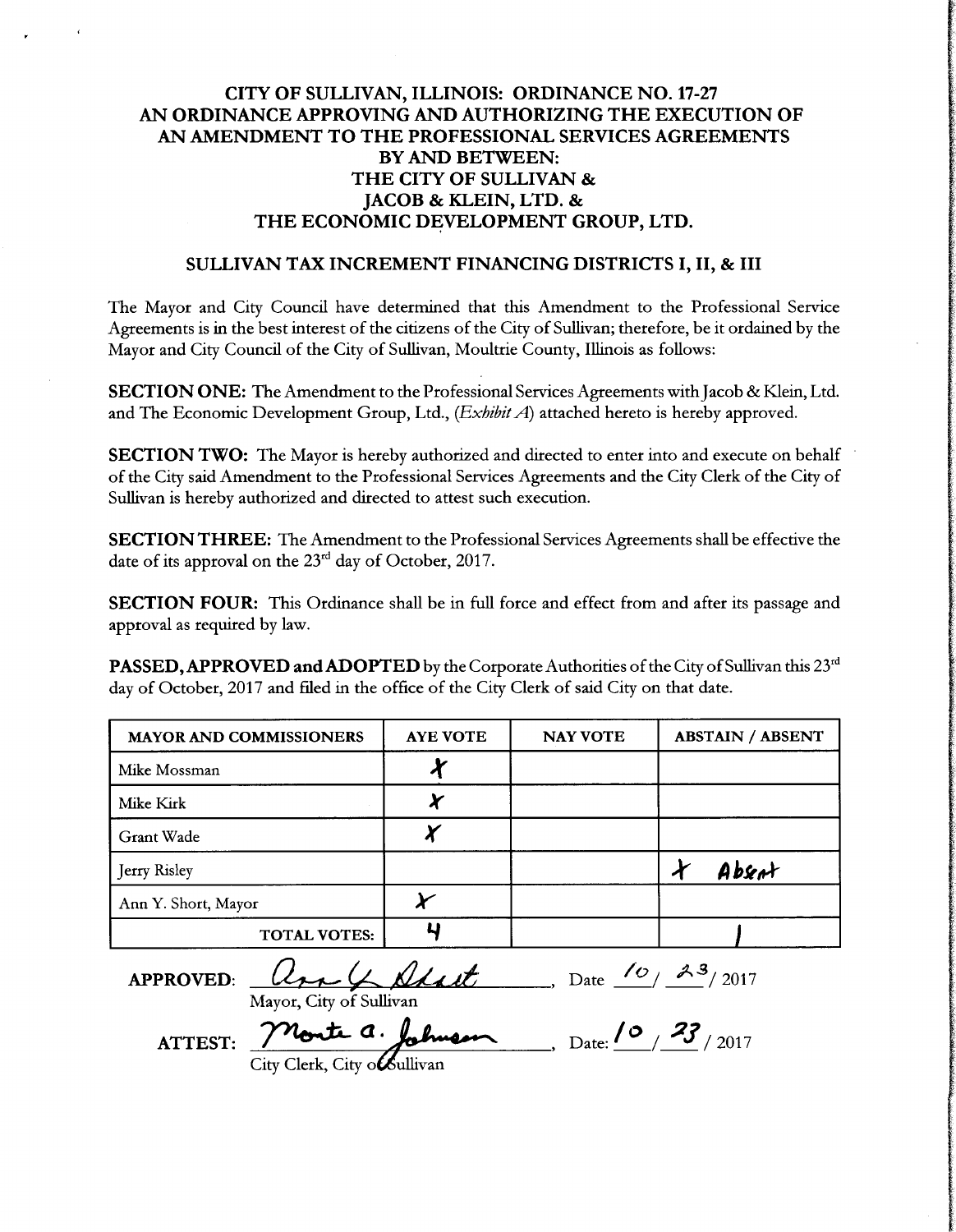# EXHIBIT A

## AMENDMENT TO THE PROFESSIONAL SERVICES AGREEMENTS

### BY AND BETWEEN

## THE CITY OF SULLIVAN

### AND

# JACOB & KLEIN, LTD.

## AND

# THE ECONOMIC DEVELOPMENT GROUP, LTD.

# SULLIVAN TAX INCREMENT FINANCING DISTRICTS I, II, & III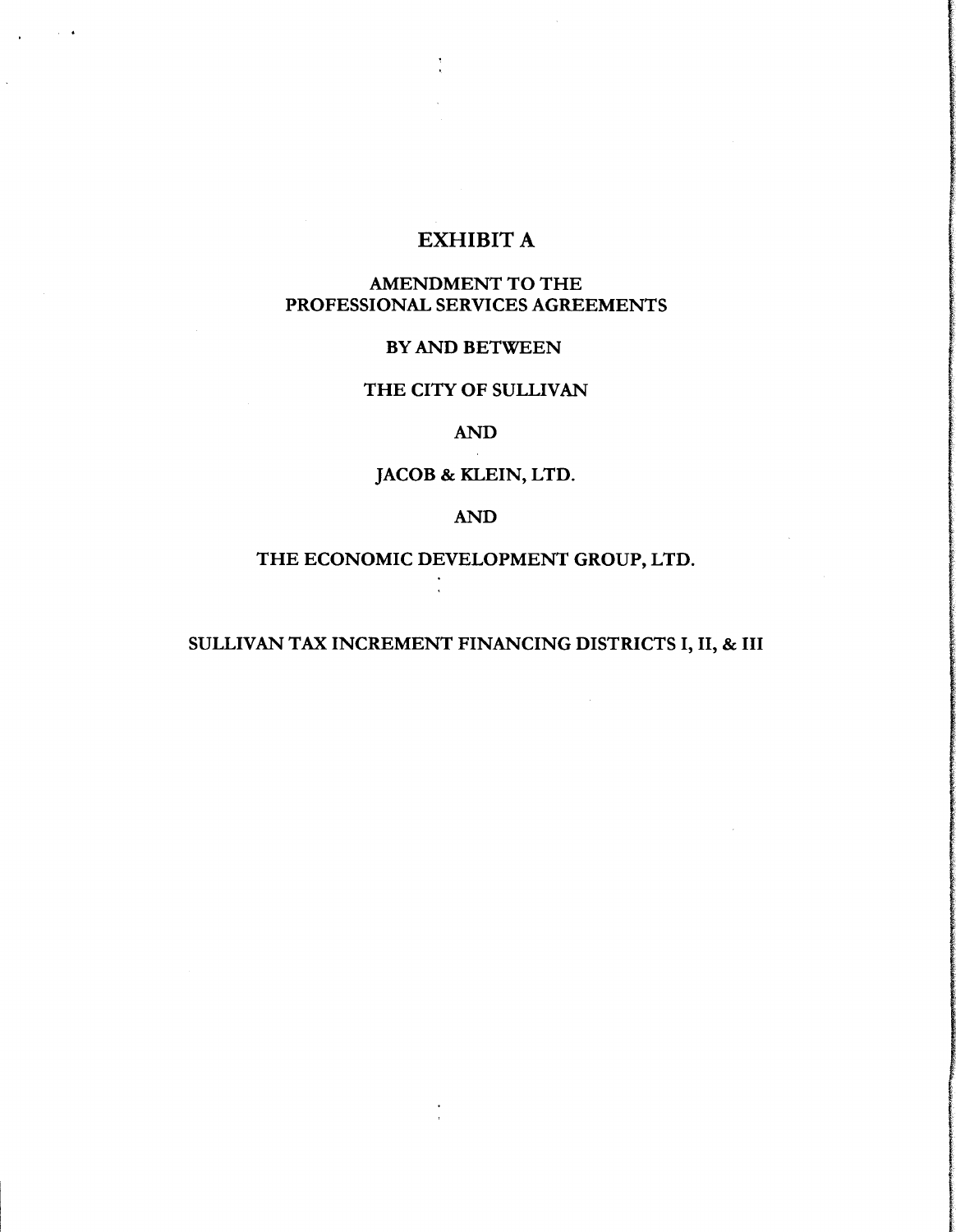# CITY OF SULLIVAN TAX INCREMENT FINANCING DISTRICTS I, II, & III

# AMENDMENT TO THE PROFESSIONAL SERVICES AGREEMENTS

by and between

# THE CITY OF SULLIVAN, MOULTRIE COUNTY, ILLINOIS

and

# JACOB & KLEIN, LTD.

and

# THE ECONOMIC DEVELOPMENT GROUP, LTD.

OCTOBER 23, 2017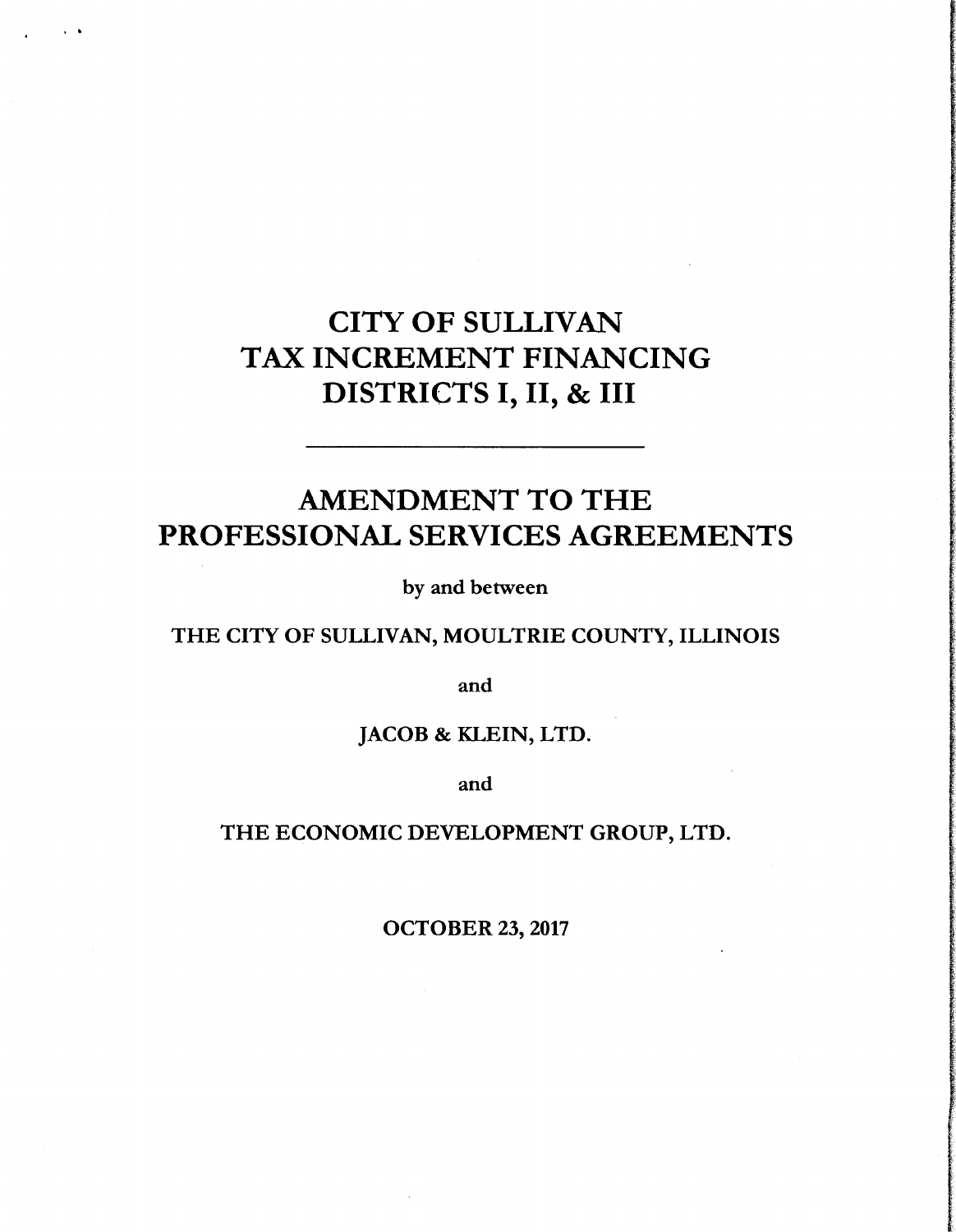### CITY OF SULLIVAN SULLIVAN TAX INCREMENT FINANCING (TIF) DISTRICTS I, II, & III AMENDMENT TO THE PROFESSIONAL SERVICES AGREEMENTS by and between CITY OF SULLIVAN and JACOB & KLEIN, LTD. AND THE ECONOMIC DEVELOPMENT GROUP, LTD.

THIS AMENDMENT TO THE PROFESSIONAL SERVICES AGREEMENTS is entered into this 23<sup>rd</sup> day of October, 2017, by and between the **CITY OF SULLIVAN** (the "City"), an Illinois Municipal Corporation, Moultrie County, Illinois; and JACOB & KLEIN, LTD. ("J&K") and THE ECONOMIC DEVELOPMENT GROUP, LTD. ("EDG").

#### PREAMBLE

WHEREAS, pursuant to the Tax Increment Allocation Redevelopment Act, 65 ILCS 5/11-74.4 et seq., as amended (the "Act"), the City approved a Redevelopment Plan and Projects, designated a Redevelopment Project Area and adopted Tax Increment Financing under the Act for Sullivan TIF District I on December 29, 1986 (the "TIF District I"); and

WHEREAS, pursuant to the Act, the City approved <sup>a</sup> Redevelopment Plan and Projects, designated <sup>a</sup> Redevelopment Project Area and adopted Tax Increment Financing under the Act for Sullivan TIF District II on December 23, 1991 (the "TIF District II"); and

WHEREAS, the City engaged the services of J&K to provide legal advice and EDG to provide technical advice to assist in the administration of TIF District I and TIF District II pursuant to <sup>a</sup> Professional Services Agreement executed by the Parties on or about January 8, 2001 (the "TIF I/II PSA"); and

WHEREAS, pursuant to the Act, the City approved <sup>a</sup> Redevelopment Plan and Projects, designated a Redevelopment Project Area and adopted Tax Increment Financing under the Act for Sullivan TIF District III on October 22, 2001 (the "TIF District III"); and

WHEREAS, the City engaged the services of J&K to provide legal advice and EDG to provide technical advice to assist in the administration of TIF District III pursuant to <sup>a</sup> Professional Services Agreement executed by the Parties on or about May 14, 2001 (the "TIF III PSA"); and

WHEREAS, the Parties agree to Amend the terms of the TIF I/II PSA executed on January 8, <sup>2001</sup> and the TIF III PSA executed on May 14, 2001 as set forth below.

1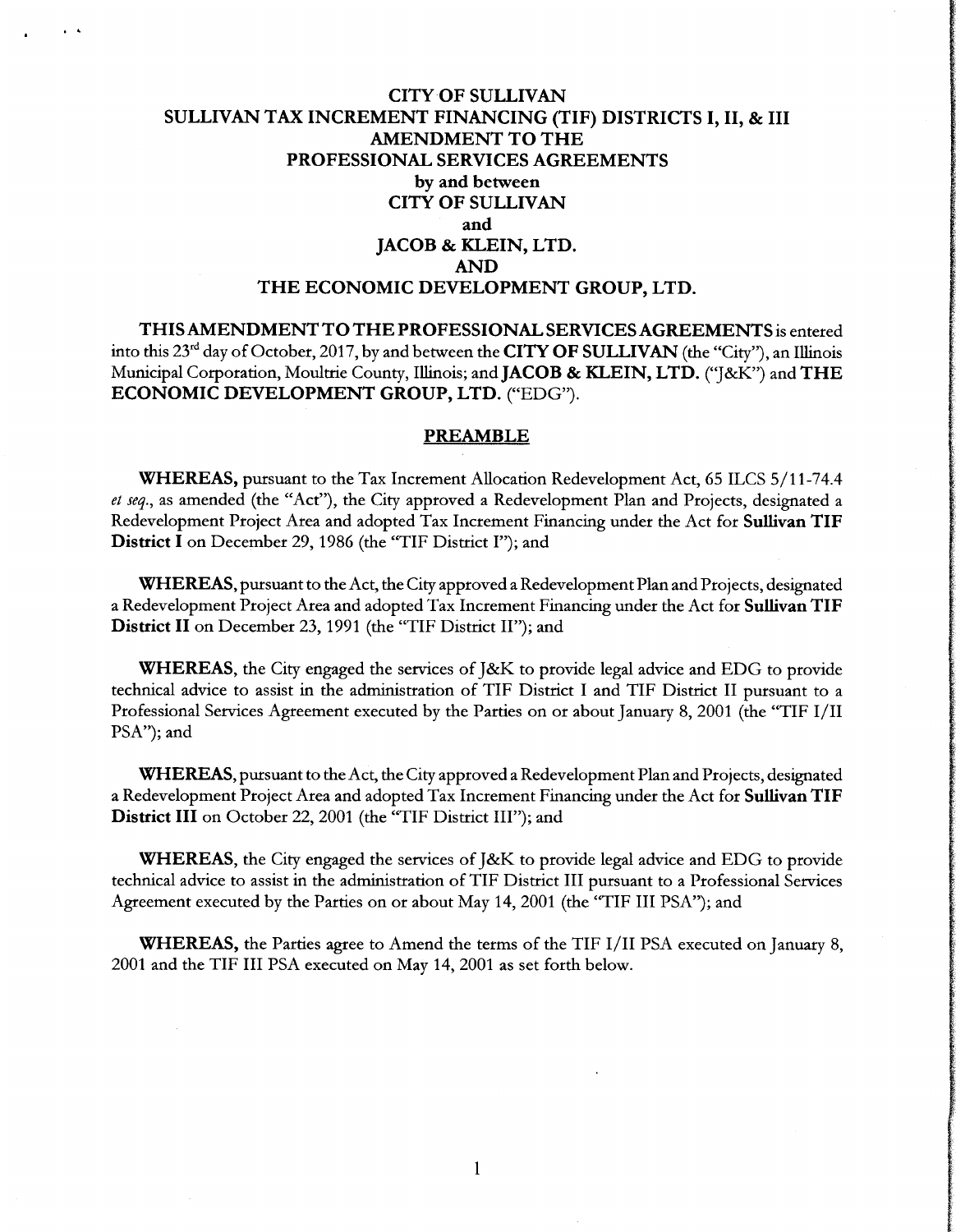### AMENDMENT TO THE TIF I/II PSA

### A. AMENDED "4. Time and Method of Payment"

The time of payment for Administrative Services contained in Section <sup>4</sup> of the TIF I/ II PSA shall be amended as follows:

For Annual Administrative Services and Annual Administrative Costs, J&K and EDG shall bill the City on a quarterly basis.

i) For purposes of this Agreement, quarterly billings shall occur as follows:

### B. PRIOR AGREEMENT TERMS APPLY

All terms of the TIF I/II PSA shall apply to this Amendment and remain effective unless specifically modified by this Amendment to the TIF I/ II PSA.

### AMENDMENT TO THE TIF III PSA

### A. AMENDED "4. Time and Method of Payment"

The time of payment for Administrative Services contained in Section 4 of the TIF III PSA shall be amended as follows:

For Annual Administrative Services and Annual Administrative Costs, J&K and EDG shall bill the City on <sup>a</sup> quarterly basis.

i) For purposes of this Agreement, quarterly billings shall occur as follows:

#### B. PRIOR AGREEMENT TERMS APPLY

All terms of the TIF III PSA shall apply to this Amendment and remain effective unless specifically modified by this Amendment to the TIF III PSA.